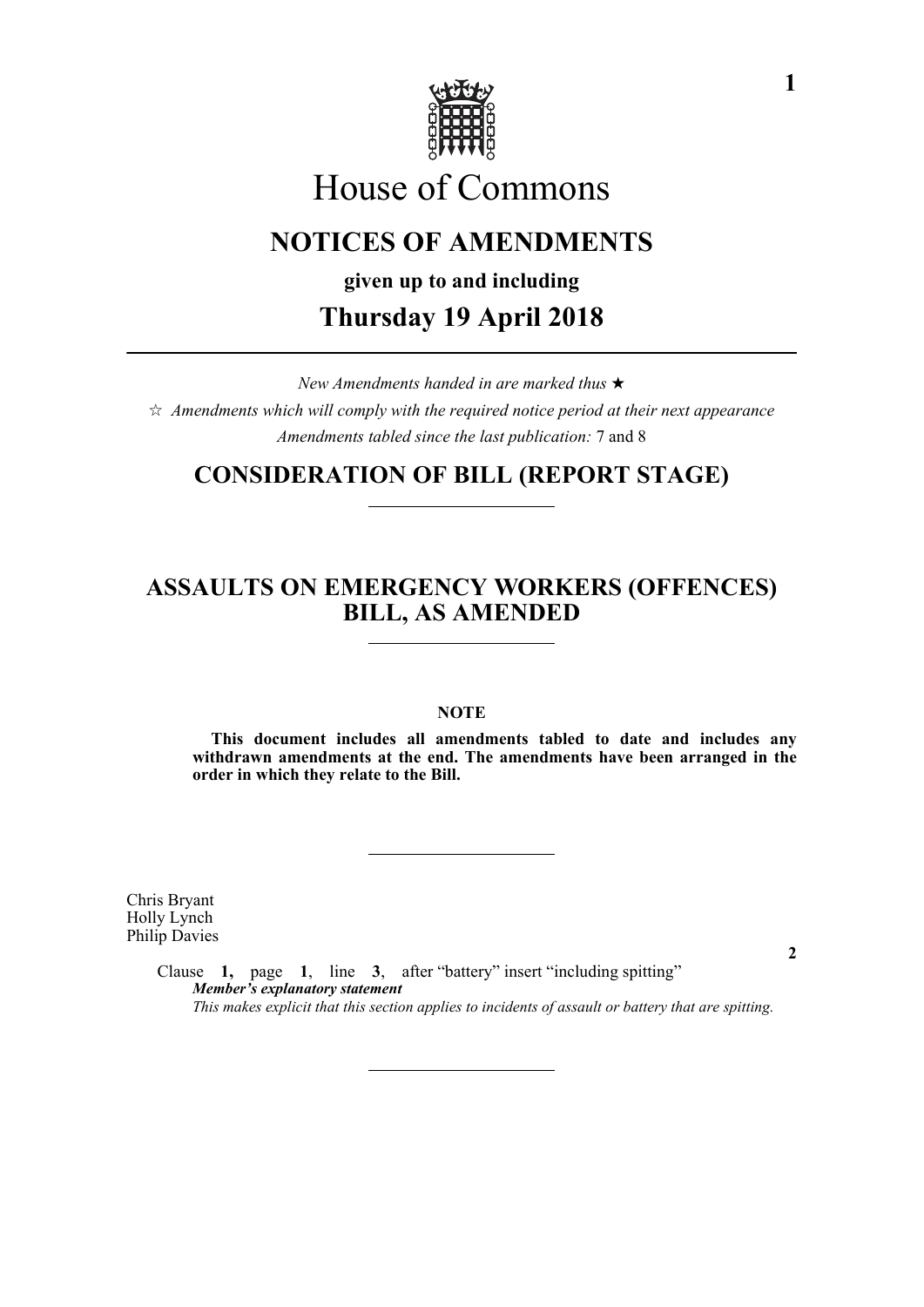#### **Assaults on Emergency Workers (Offences) Bill,** *continued*

Chris Bryant Holly Lynch Jim Fitzpatrick Jo Stevens Mr Bob Seely Liz Twist Mohammad Yasin Philip Davies **3** Clause **2,** page **2**, line **39**, at end insert— "(aa) an offence under section 3 (sexual assualt) of the Sexual Offences Act 2003" *Member's explanatory statement This causes the fact that the victim was an emergency worker to be an aggravating factor in cases of sexual assault.*  Chris Bryant **4**  $\approx$  Page 4, line 23, leave out Clause 4 Chris Bryant **5**  $\forall$  Page **6**, line **6**, leave out Clause 5 Chris Bryant **6**  $\approx$  Page **8**, line **14**, leave out Clause 6 Chris Bryant

 Clause **7,** page **9**, line **37**, leave out from "only," to end of line 38 *Member's explanatory statement This amendment is consequential on Amendment 5.* 

**7**